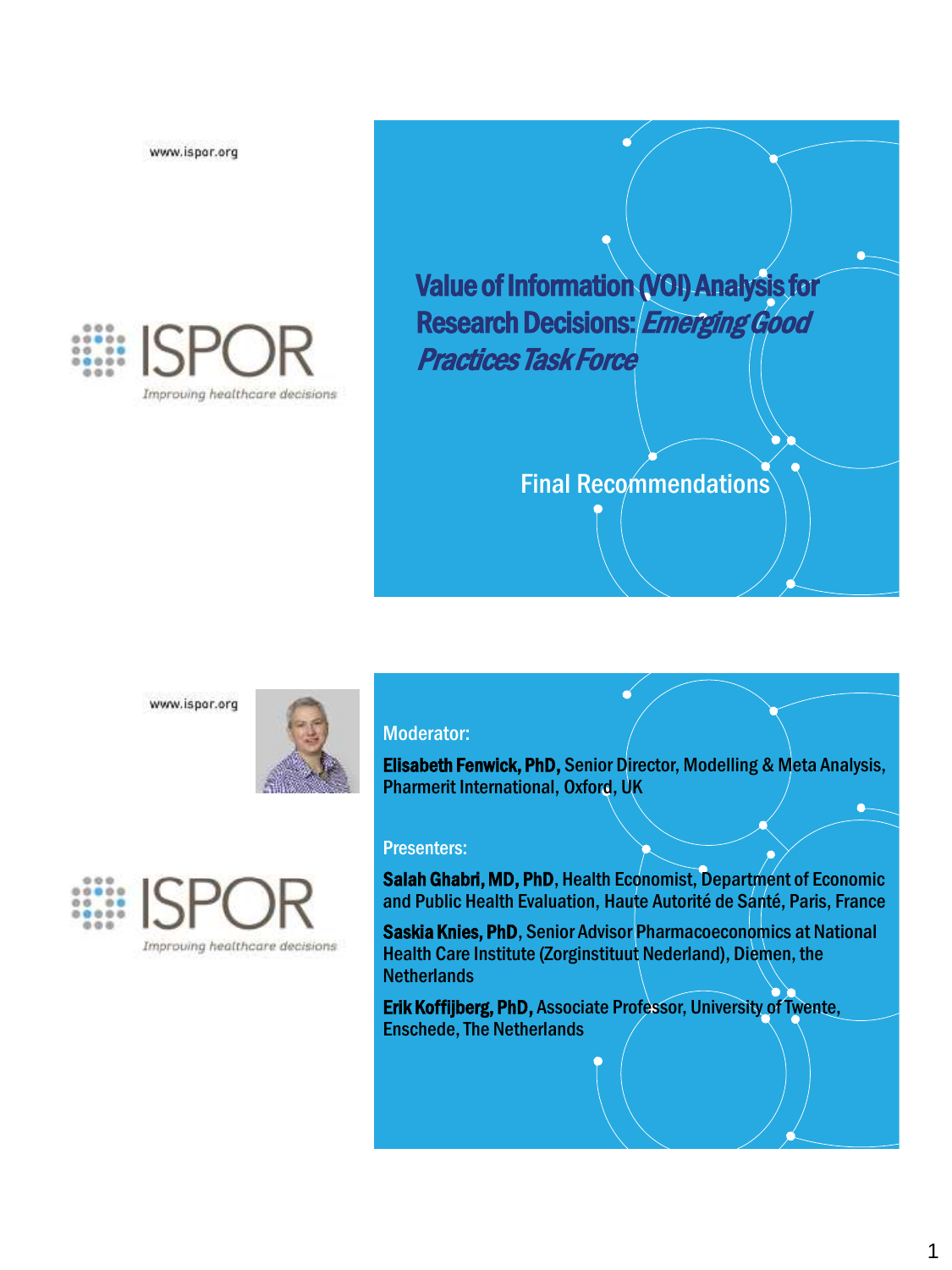#### Task Force Members:

- Claire Rothery, PhD, Co-Chair, Senior Research Fellow, University of York, York, England, UK
- Elisabeth Fenwick, PhD, Co-Chair, Senior Director, Modelling & Meta Analysis, Pharmerit International, Oxford, UK
- Anirban Basu, PhD, Professor, Department of Pharmacy, University of Washington, Seattle, USA
- Salah Ghabri, MD, PhD, Health Economist, Department of Economic and Public Health Evaluation, Haute Autorité de Santé, Paris, France
- Saskia Knies, PhD, Senior Advisor Pharmacoeconomics at National Health Care Institute (Zorginstituut Nederland), Diemen, the Netherlands

## **■ISPOR**

www.ispor.org

#### Task Force Members continued…

- Erik Koffijberg, PhD, Associate Professor, University of Twente, Enschede, The Netherlands
- James F. Murray, PhD,Research Fellow, Global Health Outcomes and Real World Evidence, Centerof Expertise, Eli Lilly and Company, Indianapolis, USA
- Gillian D. Sanders Schmidler, PhD, Associate Professor of Medicine and of Biostatistics and Bioinformatics, Duke Clinical Research Institute, Duke University, Durham, NC, USA
- Lotte M.G. Steuten, PhD, Associate Member/Professor, Fred Hutch HICOR / University of Washington Department of Pharmacy, Seattle, USA
- Mark Strong, PhD, Section Director, Public Health, University of Sheffield, Sheffield, England, UK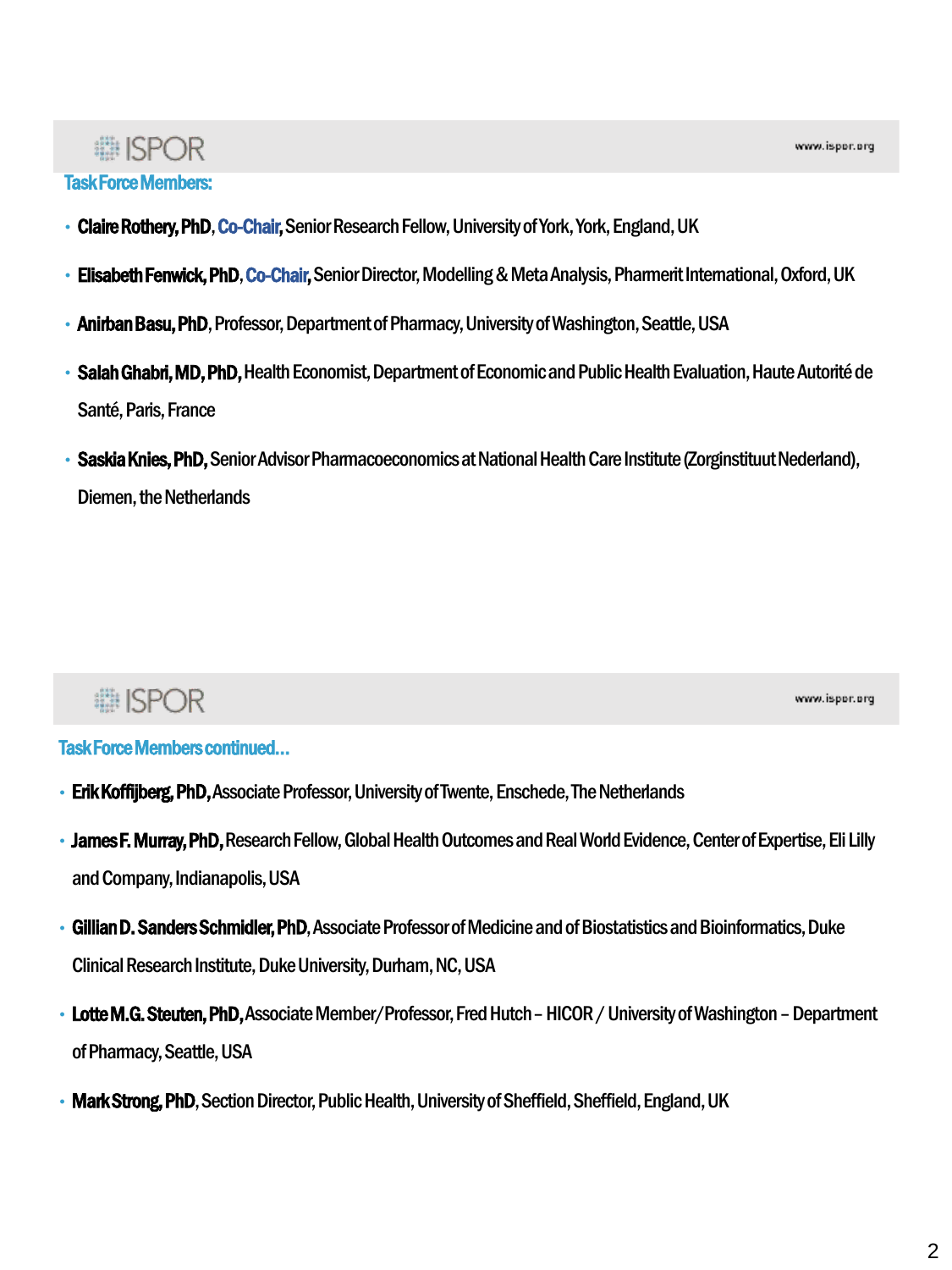## **■ISPOR**

#### And introducing our two youngest Task Force members…





**■ISPOR** 

## Recent examples of VOI

"an expected value of perfect information of \$4,195<br>per patient at societal willingness to work \$4,195 per patient at societal willingness to pay of<br>\$50,000/OAI Y The estimate the stop ay of \$50,000/QALY. The estimated value of pay of<br>information regarding the HR was \$3.750. information regarding the HR was \$3,702 per partient."<br> **Harriesky, Chino, Myers, Omecel Oncol, 2013** Havriesky, Chino, Myers, Gynecol Oncol, 2013

The value of perfect information to reduce<br>The value of perfect information to reduce The value of perfect information to respect to the value of perfect information to respect to the uncertainty was served to the uncertainty was served to the uncertainty was a served to the uncertainty was a served of the The value of performance and the comparison of the performance of the comparison of the comparison of the comparison of the comparison of the comparison of the comparison of the comparison of the comparison of the comparis lowest."

"EVPI per patient would be €204 at a<br>"EVPI per patient would be €204 at a<br>"EVPI per patient value of society's<br>C20 000 threa pay for one population" EVPI per patient would be  $\epsilon$ 204 at a<br>"EVPI per patient would be f society's<br> $\epsilon$ 20,000 threshold value of society's<br>"illingness to pay for one population" EVPI per patient would be  $\epsilon$ 204 by S<br>EVPI per patient would be  $\epsilon$ 20,000 threshold value of society-adjusted<br> $\epsilon$ 20,000 threshold value of papilation of<br>willingness to pay for one population of<br>willingness to finituals EVPI per patient will be of solution of<br>E20,000 threshold value of quality-adjust<br>E20,000 threshold for one qualition of<br>willingness to pay for one population of<br>life-year. Given a future population of the sense of the se VPI per trreshold v.c.<br>20,000 threshold v.for one quality of<br>20,000 thresh for a future population of<br>ilife-year. Given a future EVPI would be<br>iffe-year. Gividuals, total EVPI would be<br>es 19 million." illingheor Given a luctual EVP.<br>
fe-year. Given a luctal EVP.<br>
30,400 individuals, total EVP.<br>
6.19 million.<br>
Factual Davidson Broditom. Carlisson. Kalman. Trials. 2013<br>
The expected value.

The expected value of perfect information is £43.1 million. THOMATION IS £43.1 million<br>Water Emery, Kinnouth, Previst, Morris<br>Humphns, Hall, Burrows, Bradshaw, Wals,<br>Norris, Johnson, Walse, Value Health, 2013

The expected value of perfect information (EVPI) associated with<br>this decision is substantial (6.9 million pounds for the 30/16 with this decision is substantial (6.9 million pounds for the 20/40 model<br>and 14.5 million pounds for the 20/80 model) with a and 14.5 million pounds for the 20/80 model) with a single in and 14.5 million pounds for the 20/80 model), with a size able to Boike, Claston, Sculpher, Palmer Material (6.9 million pounds for the 20/40 model associated with the effect of PDT on quality of life associated with the effect of PDT on quality of life.<br>
Bolke, Claxton, Sculpher, Palmer. Med Decis Making, 2008 quality of life. **Abolity Concrete Contract Of PDT on Boike, Claxton, Sculpher, Palmer. Med Decis Making, 2008**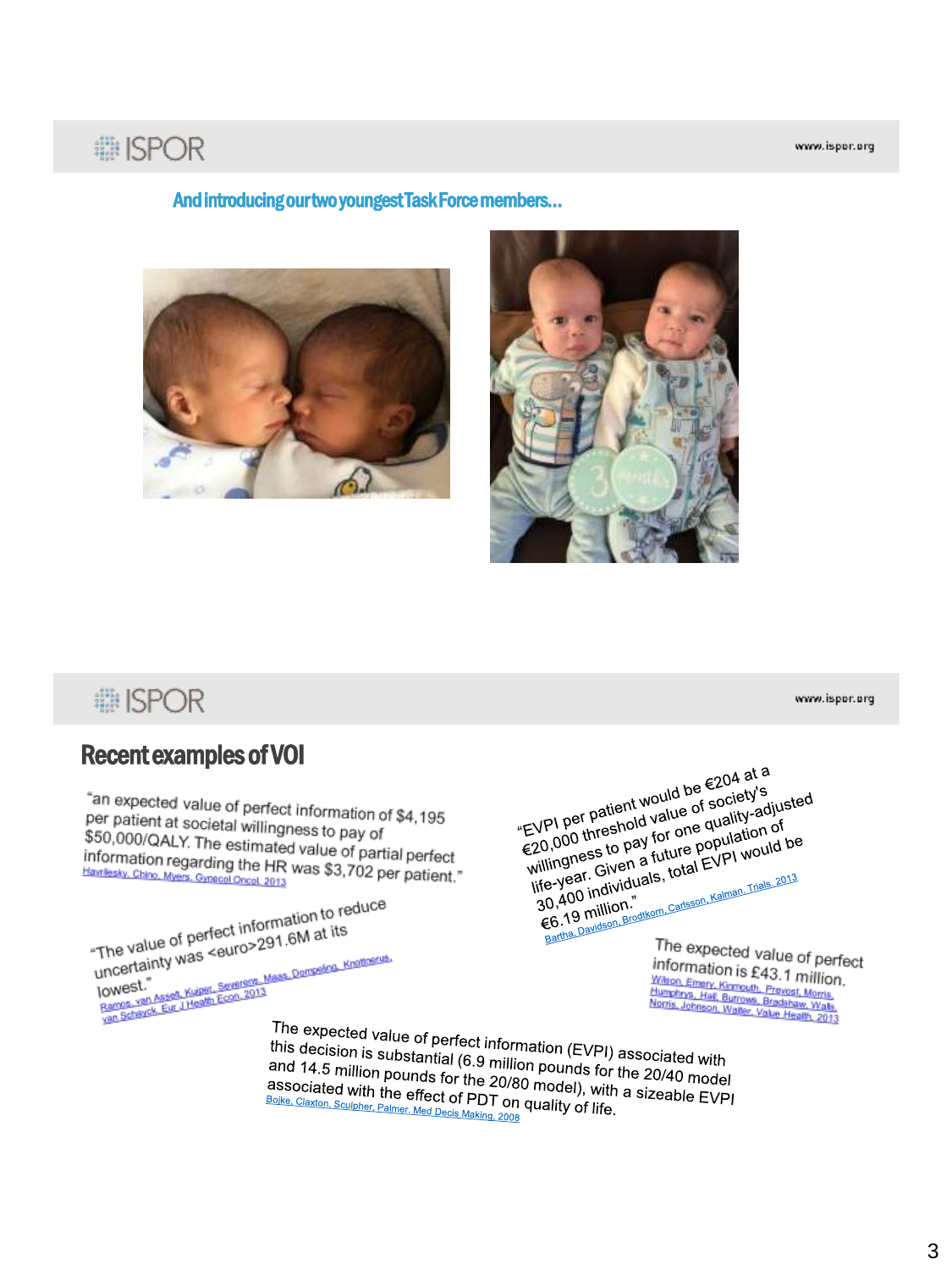### Task Force Objectives

Develop good practice guidance for VOI analysis methods to:

- Characterize uncertainty and perform VOI
- Aid in presentation and interpretation of VOI results
- Reduce barriers to VOI implementation
- Improve patient and health system performance outcomes

The task force will follow directly on from the ISPOR-SMDM Modelling Good Research Practices Task Force on Model Parameter Estimation and Uncertainty (Briggs et al., 2012) and the methods used to address recommendations in the ISPOR Good Practices for Performance-Based Risk-Sharing Arrangements Task Force Report (Garrison et al., 2013).

## **■ISPOR**

www.ispor.org

## Specific Aims

- Explain the importance of quantifying uncertainty and the value of further research for research prioritization decisions
- Develop recommendations to assess when additional evidence is required to reduce uncertainty in decision making
- Identify key steps and recommendations for good practices of performing, reporting, presenting and interpreting results of VOI analysis
- Provide clarity on how results of VOI analysis can be embedded into decision making processes
- Develop recommendations for use of VOI in jurisdictions that do not use cost-effectiveness information
- Identify areas where continued methodological development in VOI techniques is warranted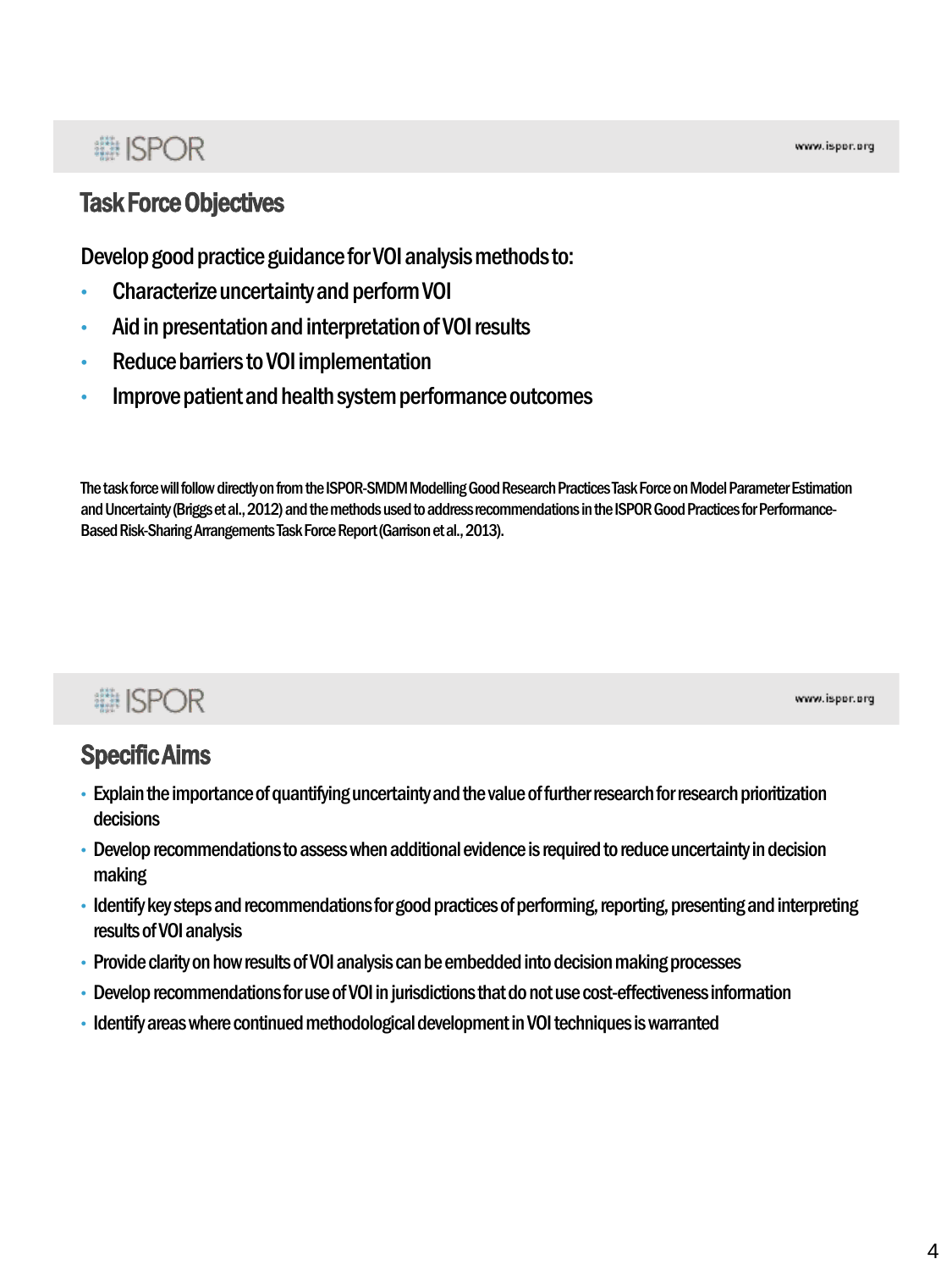#### Report 1 –An Introduction

#### Audience:

- Decision makers / health care payers
- Stakeholder groups making research prioritization decisions

#### Content:

- Role of VOI analysis
- Definition of VOI concepts and terminology
- Overview of steps to conduct a VOI analysis
- Types of healthcare decisions supported by VOI analysis
- Implications for research and policy decisions with discussion of/references to examples

## **■ISPOR**

www.ispor.org

#### Report 2 - Analytical Methods

#### Audience:

• Methodologists or analysts undertaking VOI analysis to inform decision making

#### Content:

- Characterizing sources of uncertainty for VOI
- Key concepts, definitions and notation of VOI
- Methods for computing EVP(P)I and EVSI
- Reporting of VOI results
- Other considerations
	- minimal modelling describe how to monetize the value of further research
	- relevance of VOI in different contexts
- Resources, skills and software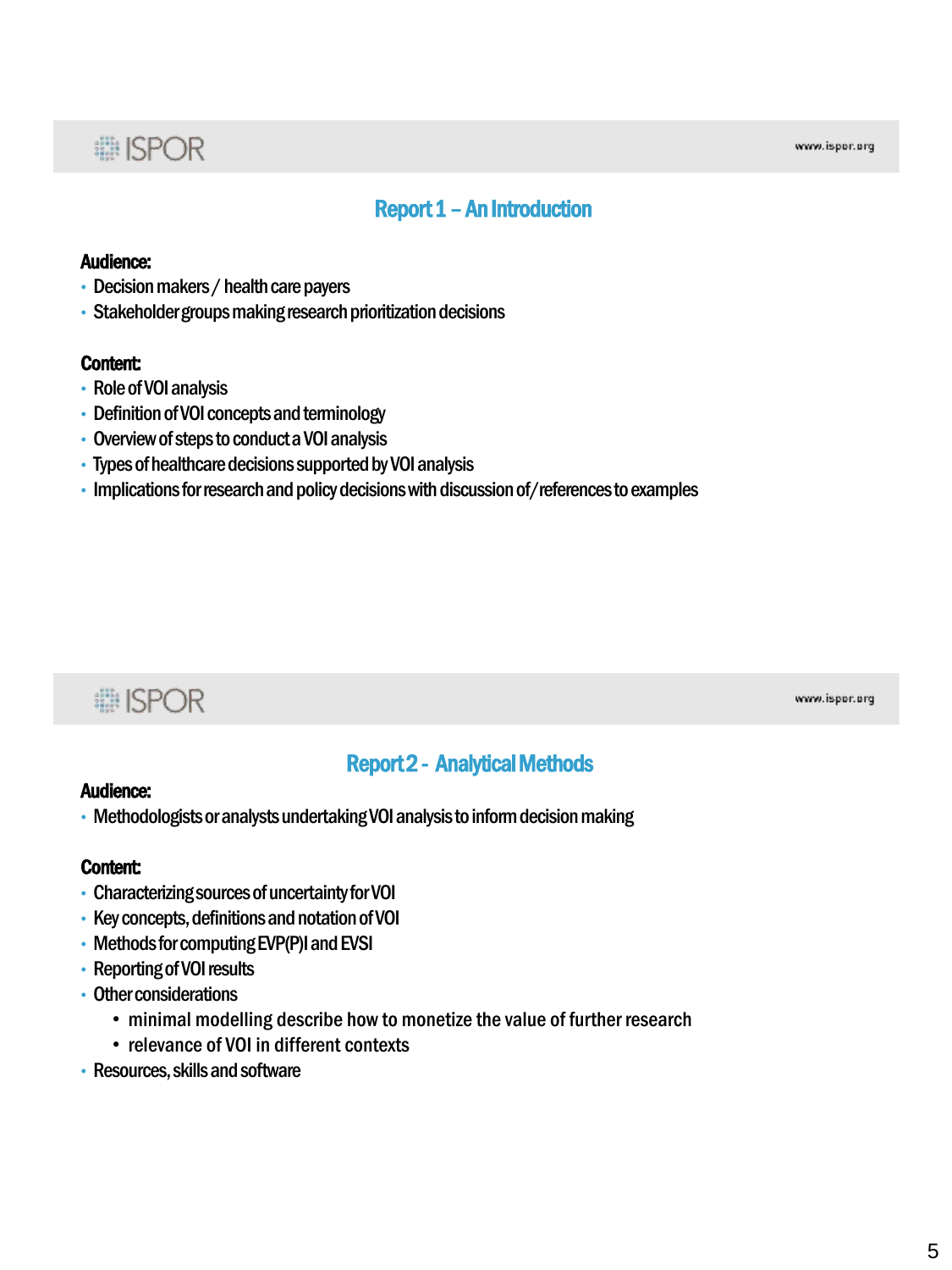## **● ISPOR**

#### Forum Presentation

- 1. Overview of VOI
- 2. A selection of the Good Practice Recommendations
- 3. Discussion:
- VOI in practice
- Barriers and potential solutions
- **Implications**

#### Perspectives:

- Funders of research
- **Industry**
- Academic/Analyst

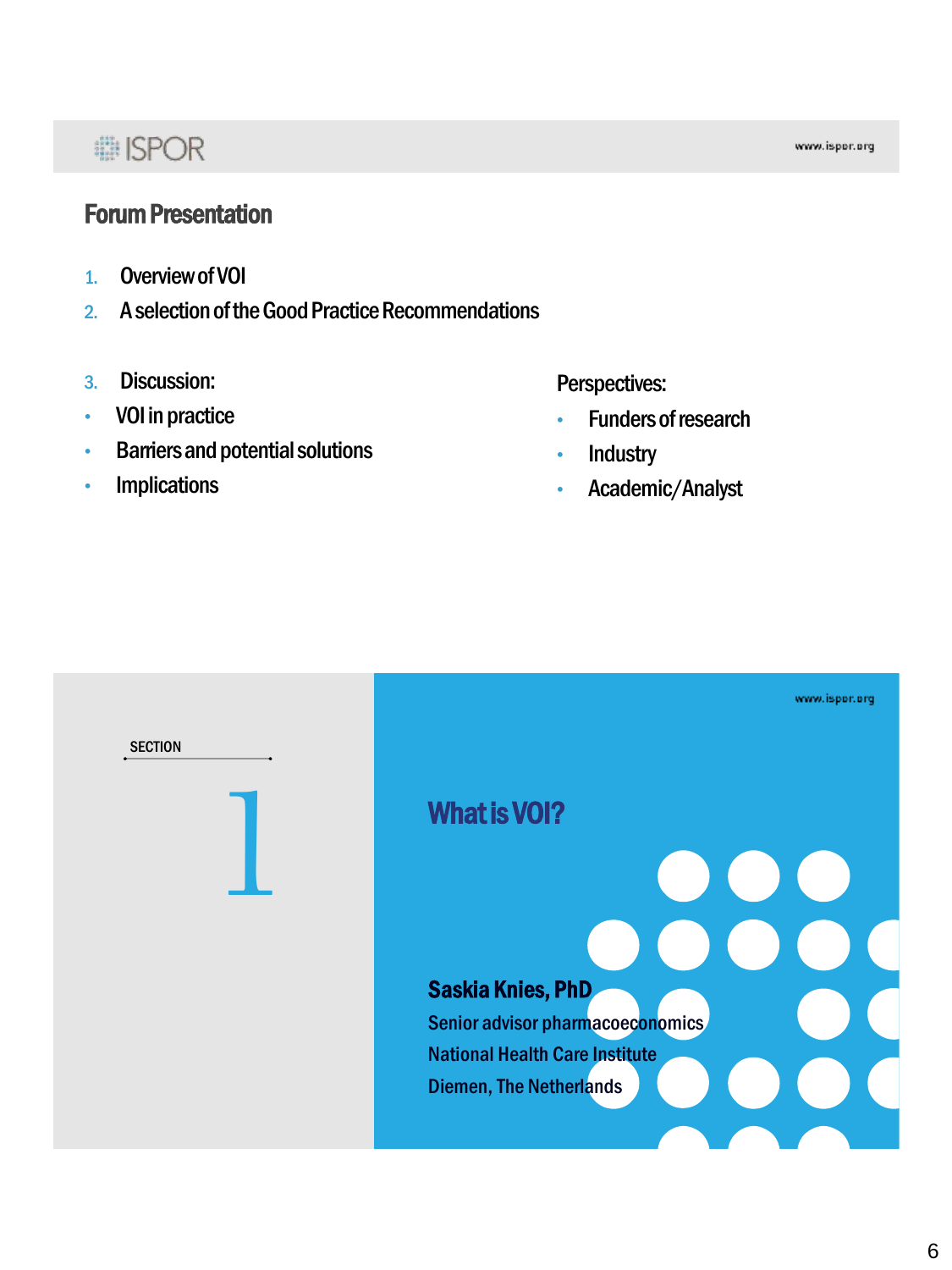## **... ISPOR**

What is VOI?

www.ispor.org

#### **.** Monto Carlo simulations  $-$  €20 000/QALY Base case estimate €80 000/QALY  $\circ$  $1.4$ Incremental costs (£000s)  $1.2$  $1.0$  $0.8$  $0.6$  $0.4$  $0.2$  $\Omega$  $-0.02$ 0.02 0.06  $0.04$ **Incremental QALYs**

**By a show of hands:** 

**Is it worth to conduct another trial?**

**A: Yes B: No C: That depends D: Only if I am the 1st author**

## **i ISPOR**

www.ispor.org

### VOI: An intuitive example

One bag contains €100, while the other contains €0. You must choose one (and only one!) bag

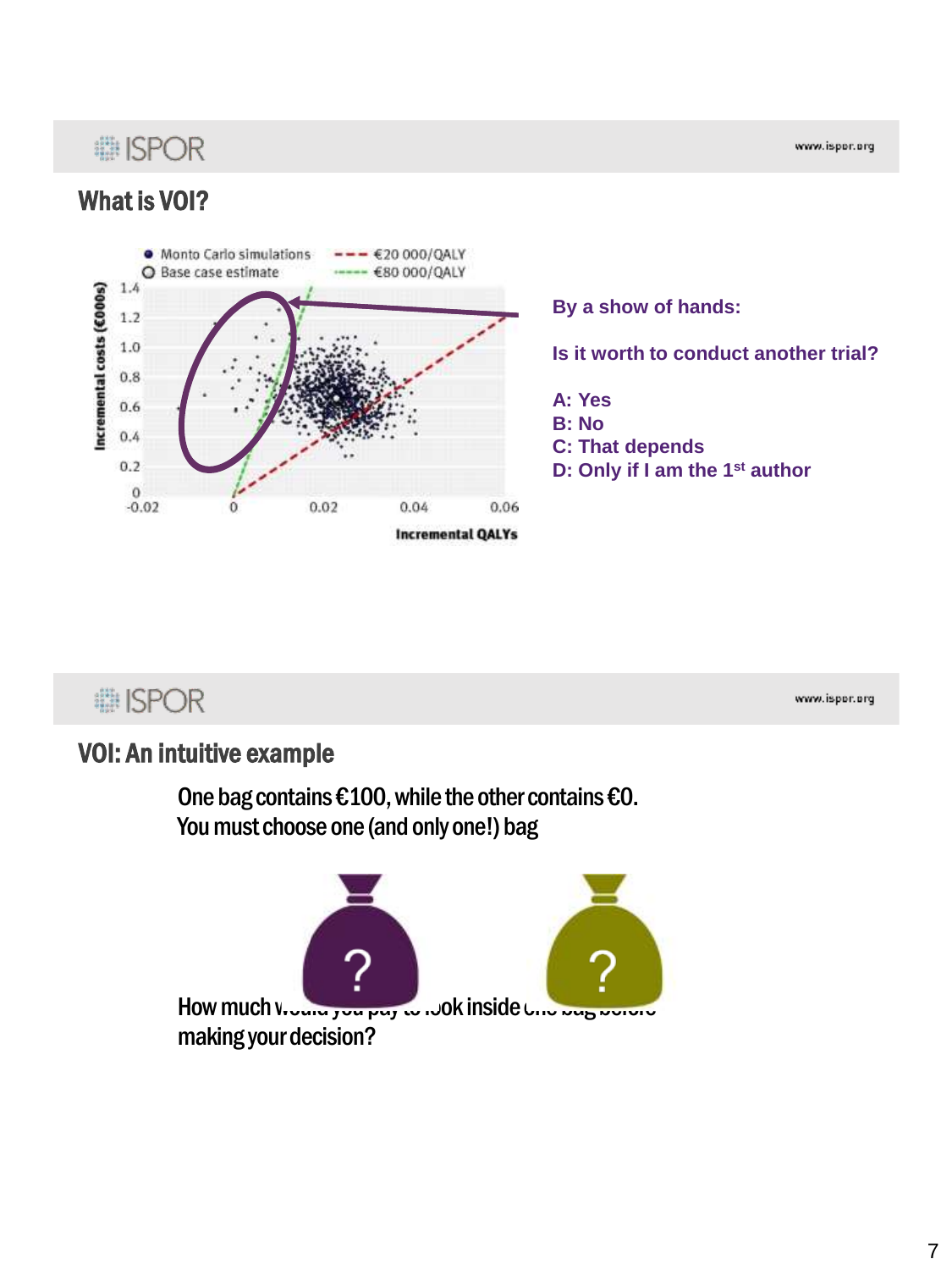www.ispor.org

### Decision tree





Without looking inside you have a 50:50 chance of winning €100.

• Expected value =  $£50$  (50% of  $£100$ )

After looking inside (i.e. with PERFECT information) there is a 100% chance of winning €100.

• Expected value =  $£100$ 

Expected value of perfect information (EVPI)=€100-€50 =€50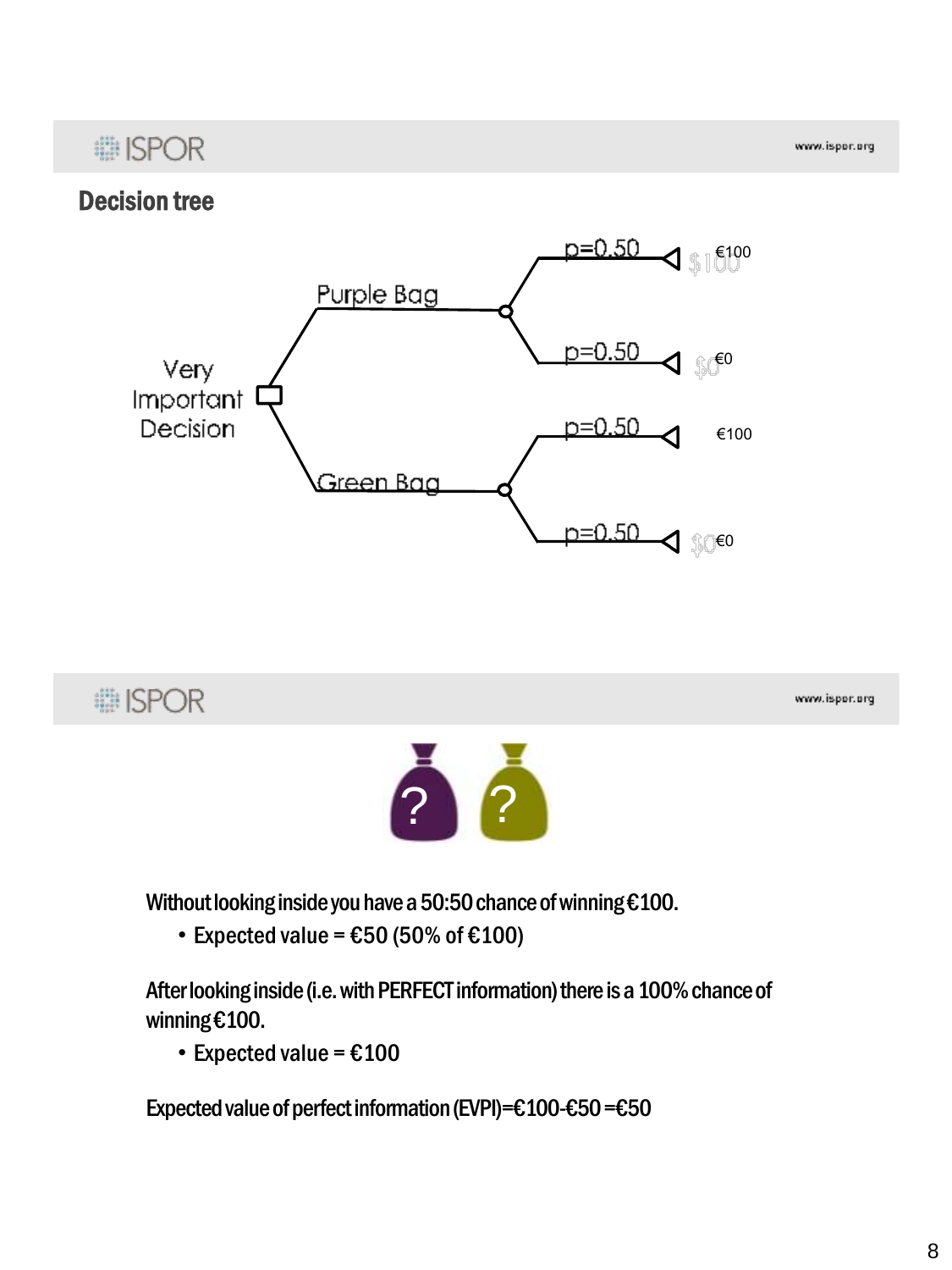## **# ISPOR**



What happens to VOI when there is more uncertainty?

• Expected value without peeking is now only €20.

20% of €100

Value of PERFECT information is still €100.

• Expected value of perfect information (EVPI\*) =

 $£100 - £20 = $80$ 

Value of information is higher when there is more uncertainty.

\*peeking in 4 bags







One bag now contains €1000!

• Expected value with CURRENT info is now €500. 50% of €1000

Value of PERFECT information is €1000.

- Expected value of perfect information =
	- €1000- €500 = €500

Value of information is higher when consequences of a (wrong) decision are larger.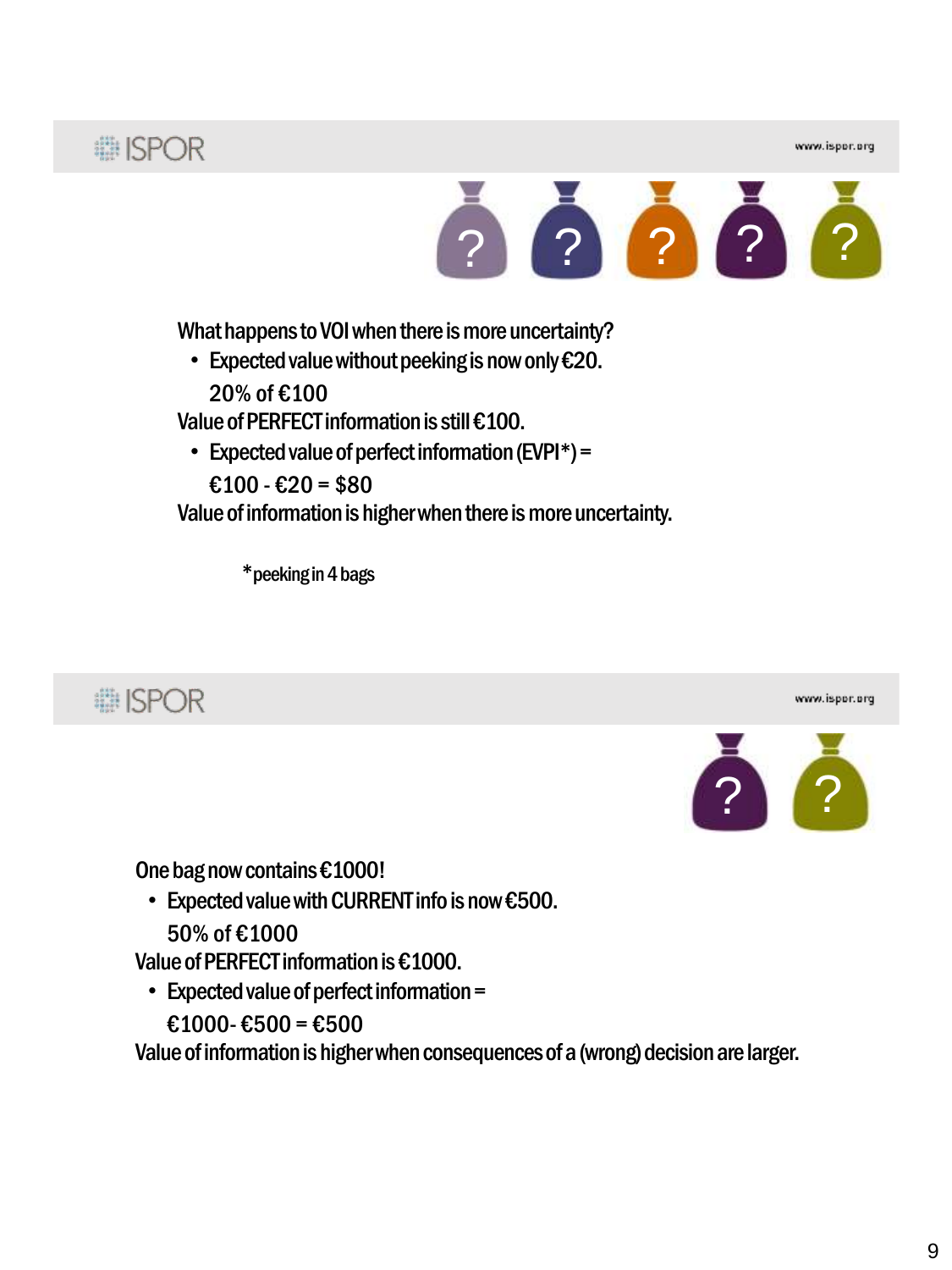### VOI metrics

- $\cdot$  EVPI = expected cost of uncertainty
- EVPPI = expected cost of uncertainty about (groups of) individual parameters
- $\cdot$  EVSI = expected reduction in uncertainty by a trial of a given sample size n
- $\cdot$  ENBS = EVSI minus costs of a study with sample size n

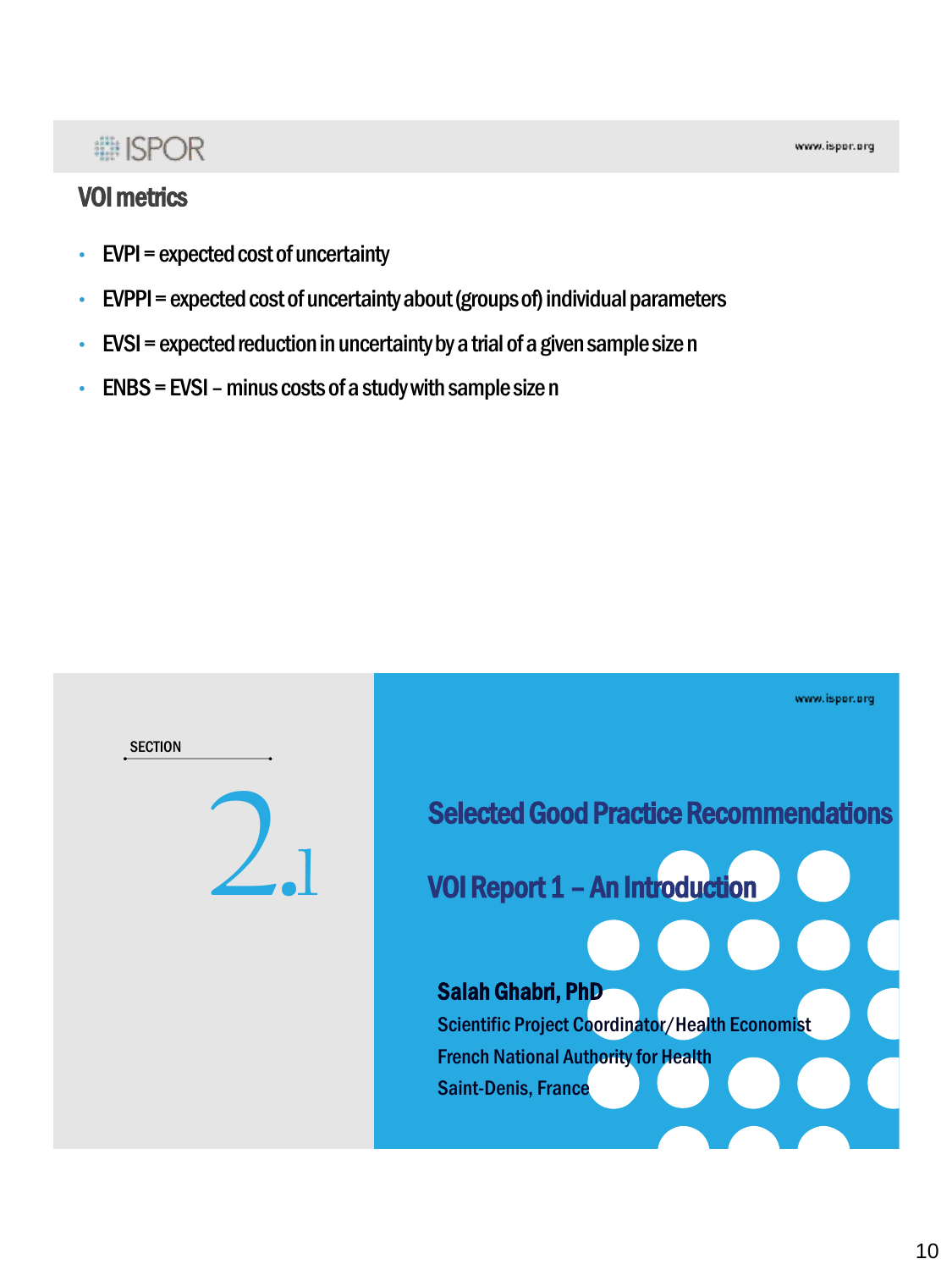### Task Force Objectives

- 1. Introduce VOI analysis
- 2. Explain why it should be important to decision-makers
- 3. Identify the types of healthcare decisions that can be supported by VOI analysis, as well as its limitations
- 4. Describe how the methods should be used and how the results should be interpreted
- 5. Explain how VOI analysis can support decision-making in different contexts.

## **... ISPOR**

www.ispor.org

### Selected Good Practice Recommendations - Report 1

- A probabilistic analysis (PA), which accounts for uncertainty in parameters simultaneously, is required for an appropriate quantitative assessment of uncertainty in outcomes
	- Detailed processes set out by ISPOR-SMDM Modeling Task Force Report 6
- All uncertain parameters need to be assigned a probability distribution otherwise they will be excluded from the analysis of uncertainty and the assessment of VOI.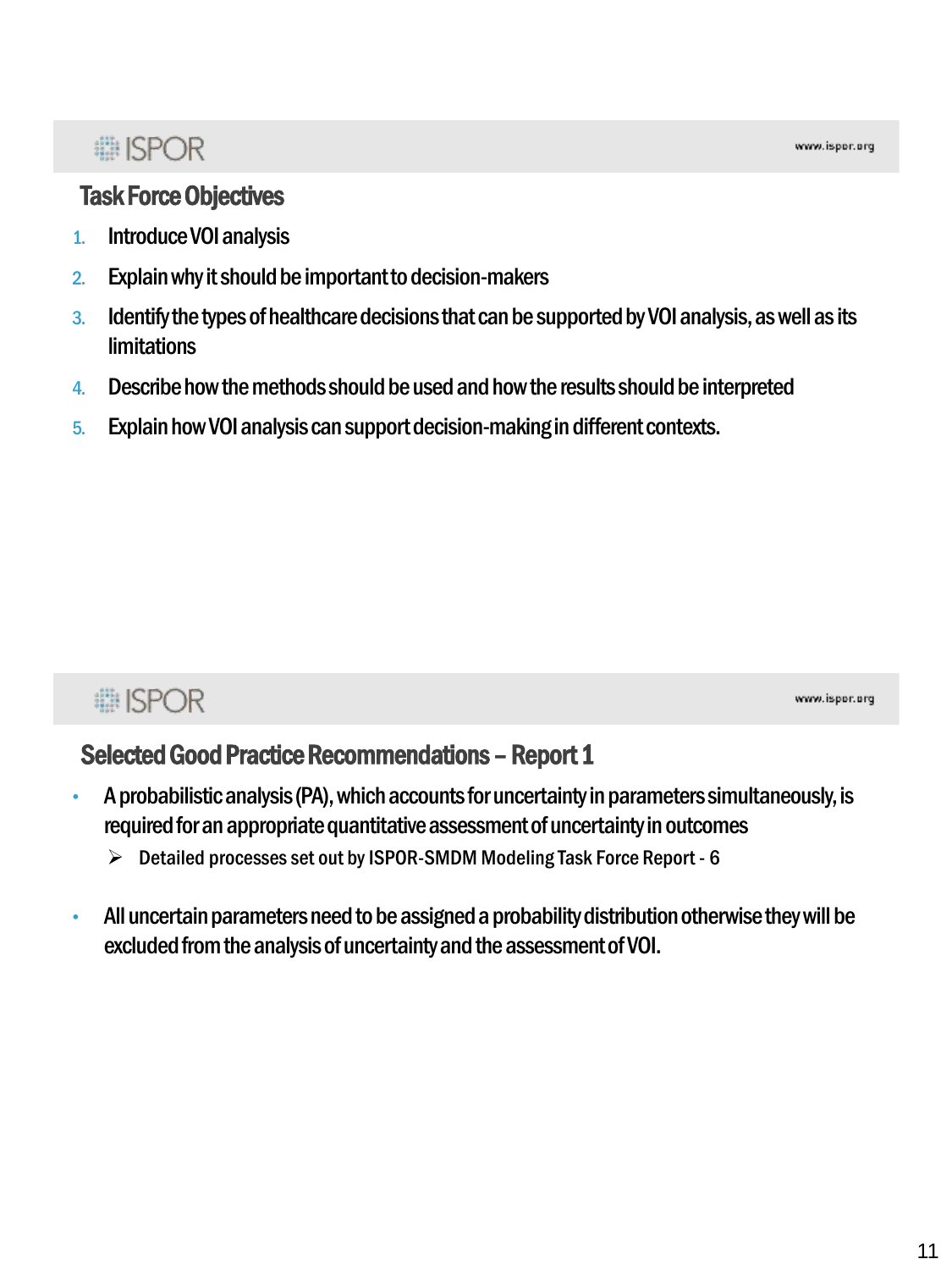## **■ISPOR**

### Selected Good Practice Recommendations - Report 1

- The size of the beneficiary population should be calculated based on the prevalent and/or incident cohorts as appropriate given the decision problem. This should be adjusted for the number of patients to be enrolled in a future study if the reimbursement decision is delayed while more information is gathered, as they will generally not benefit from the information yielded.
- Justification for the effective time horizon should be stated explicitly, and the impact of alternative time horizons on the VOI results should be explored in scenario analyses.

**■ISPOR** 

23

www.ispor.org

### Selected Good Practice Recommendations - Report 1

- Population EVPI should be compared against the costs of research to determine if further research is *potentially* worthwhile. Where expected costs of research  $\ge$  EVPI then research is not worthwhile and the VOI process should stop.
- EVPPI should be undertaken for groups of parameters where it is likely that a new study (or studies) would be informative for the whole group, rather than for individual parameters.
- As with population EVPI, estimates of Population EVPPI should be compared to the expected costs of research on specific (groups of) parameters to determine whether research is potentially valuable.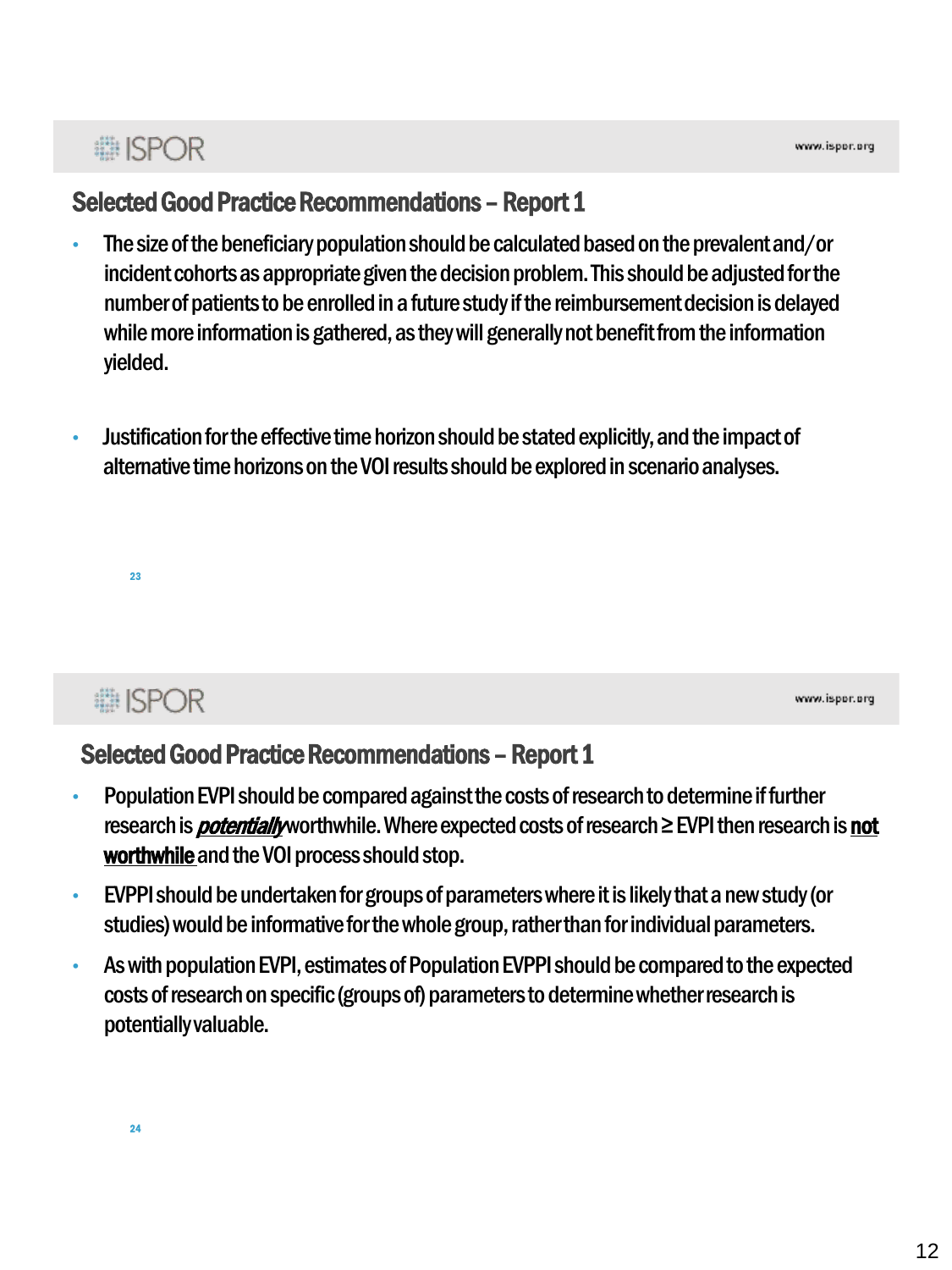## **# ISPOR**

25

### Selected Good Practice Recommendations - Report 1

- EVSI estimates for each proposed study design should be compared to the expected costs of the study to determine if the specific study is valuable.
- The most efficient study design should be identified as that with the greatest Expected Net Benefit of Sampling (ENBS).

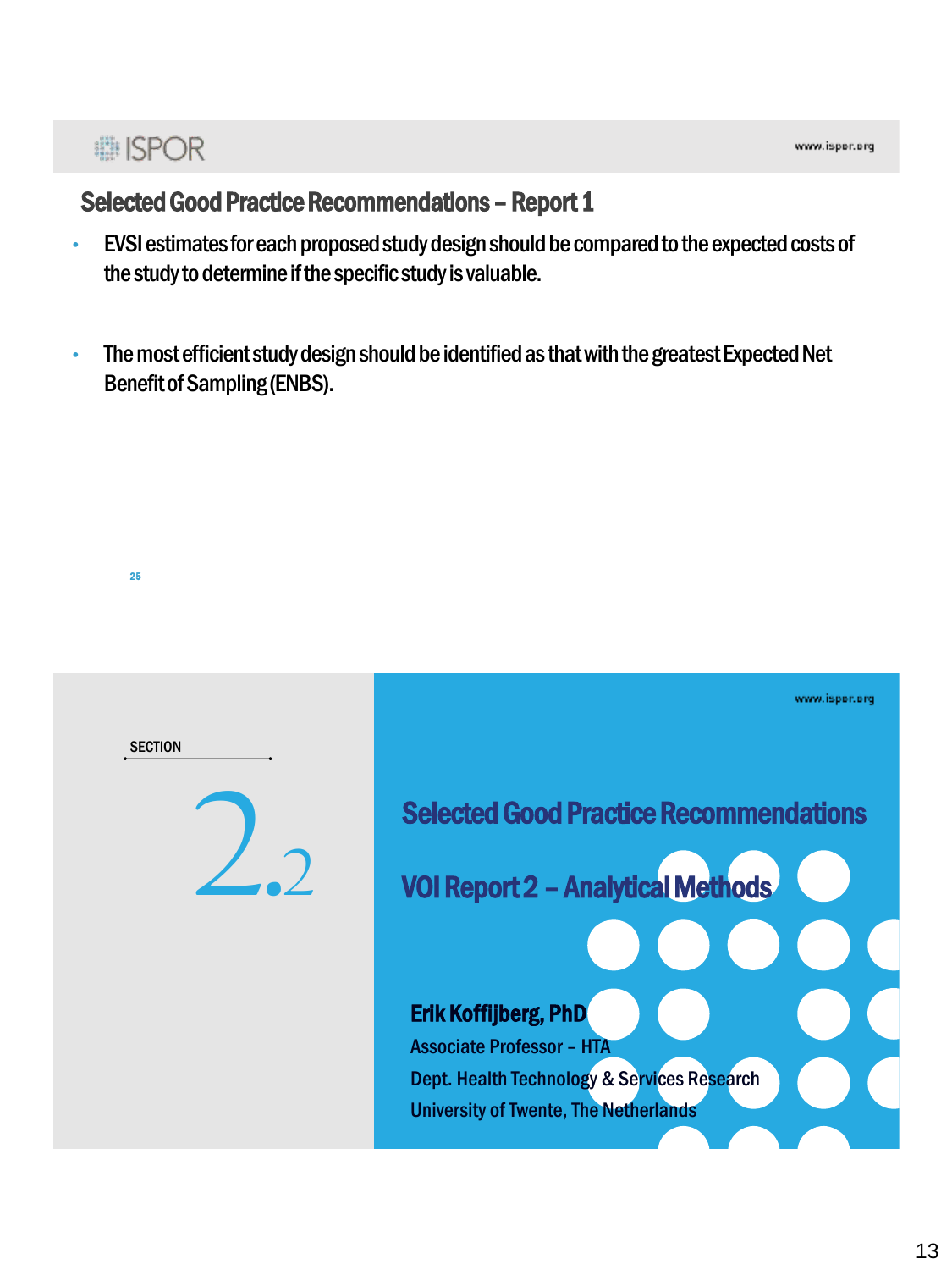# : ISPOR

### Task Force Objectives

- Detailed guidance and emerging good practices on the principal methods required for assessing the value of research to inform a range of decisions
- Primary audience for this report are methodologists or analysts who are responsible for undertaking and implementing VOI to support research decisions

## **■ISPOR**

www.ispor.org

### Decision-making contexts where VOI helpful

- 1. Guiding commissioning and research prioritization decisions among competing research priorities;
- 2. Informing conditional coverage decisions within health technology assessment, where decisions about the reimbursement of technologies can be delayed until research that is needed is mandated;
- 3. Supporting early development decisions of new pharmaceutical or other medical products; and
- 4. Identifying research needs and priorities in areas where there is limited evidence and important uncertainties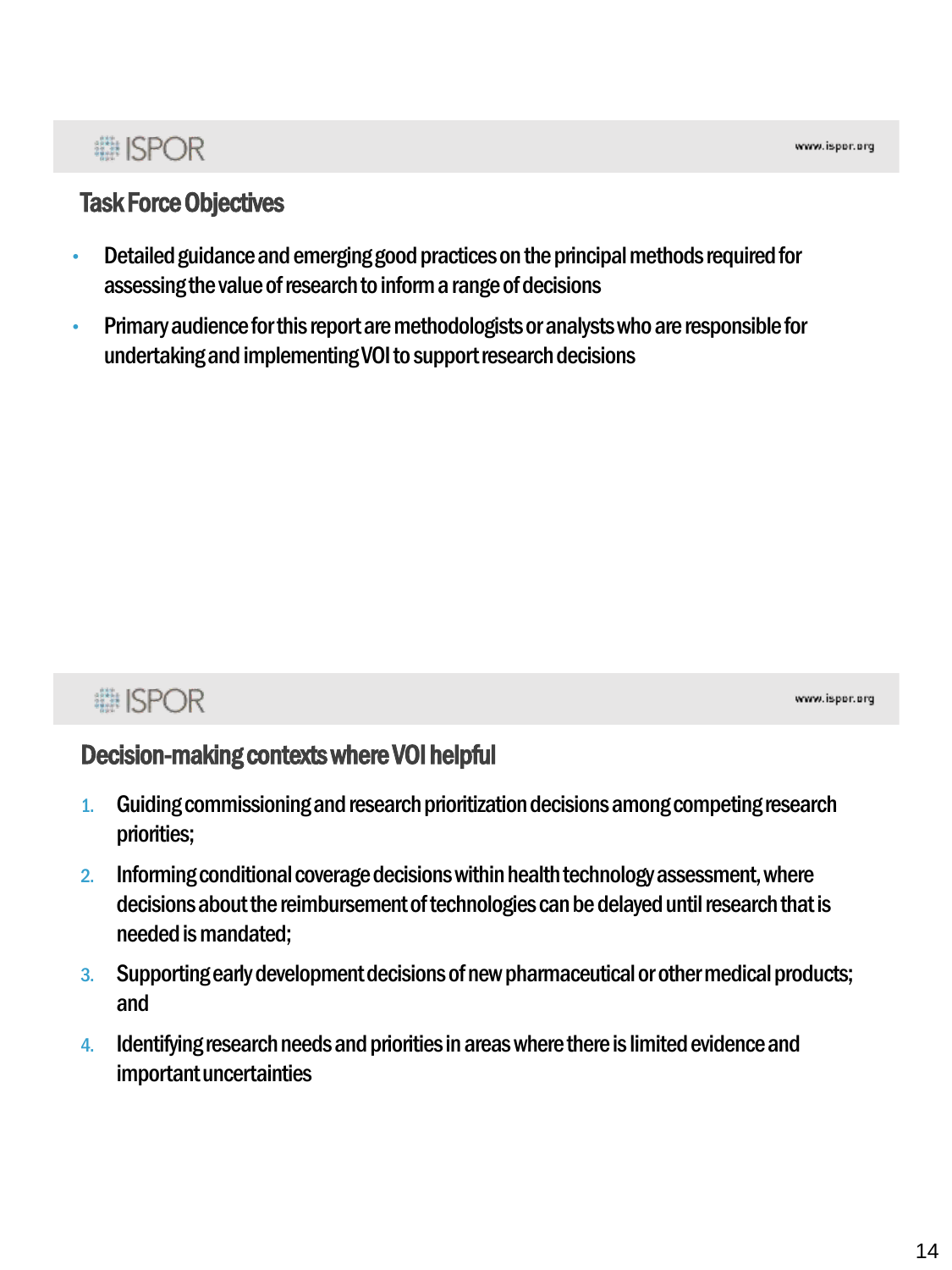www.ispor.org

## VOI Calculations & Reporting



## **■ISPOR**

www.ispor.org

#### VOI Calculations & Reporting

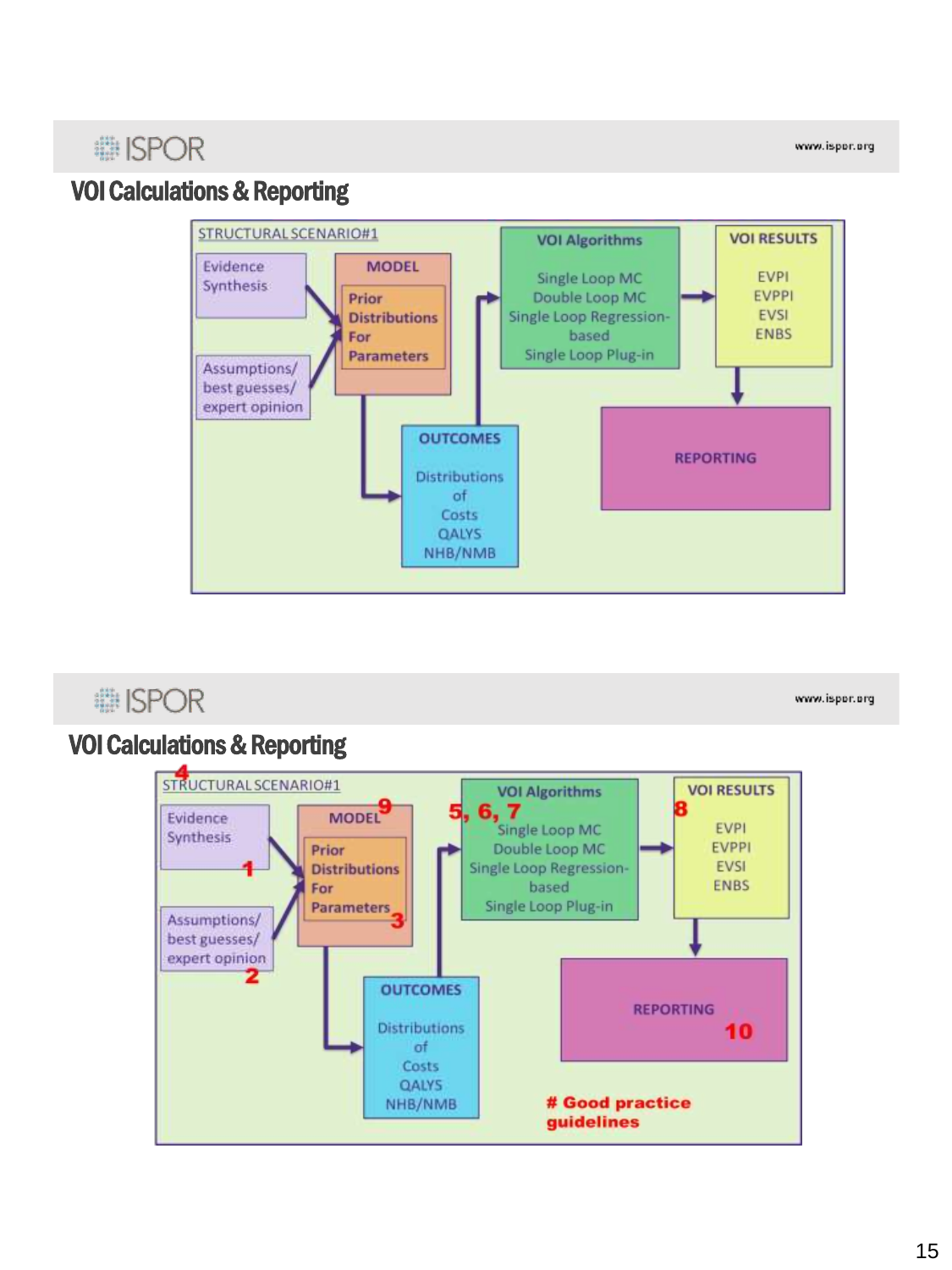## **■ISPOR**

### Selected Good Practice Recommendations - Report 2

- 4. For the computation of EVPPI, the form of the utility function that allows a single-loop 'plug-in' scheme is preferred because it leads to an exact computation of the inner expectation
- 5. When using the single-loop methods proposed in Strong et al. (2014) and Madan et al. (2014) check that the underlying assumptions of methods hold.
- 6. When using the nested double-loop method choose inner and outer loop simulation sizes to ensure acceptable bias and precision (Oakley et al. 2010)

www.ispor.org

### Selected Good Practice Recommendations - Report 2

- 7. The likelihood chosen for the EVSI computation should reflect how the data would be analysed if the proposed study were to actually go ahead. The choice of likelihood should not be driven by a need to ensure conjugacy between the prior and likelihood.
- 8. Processes that are expected to result in censoring, missing data and measurement bias should be modeled in the EVSI data generation step so that this mimics the true data generating process.

32

**■ISPOR**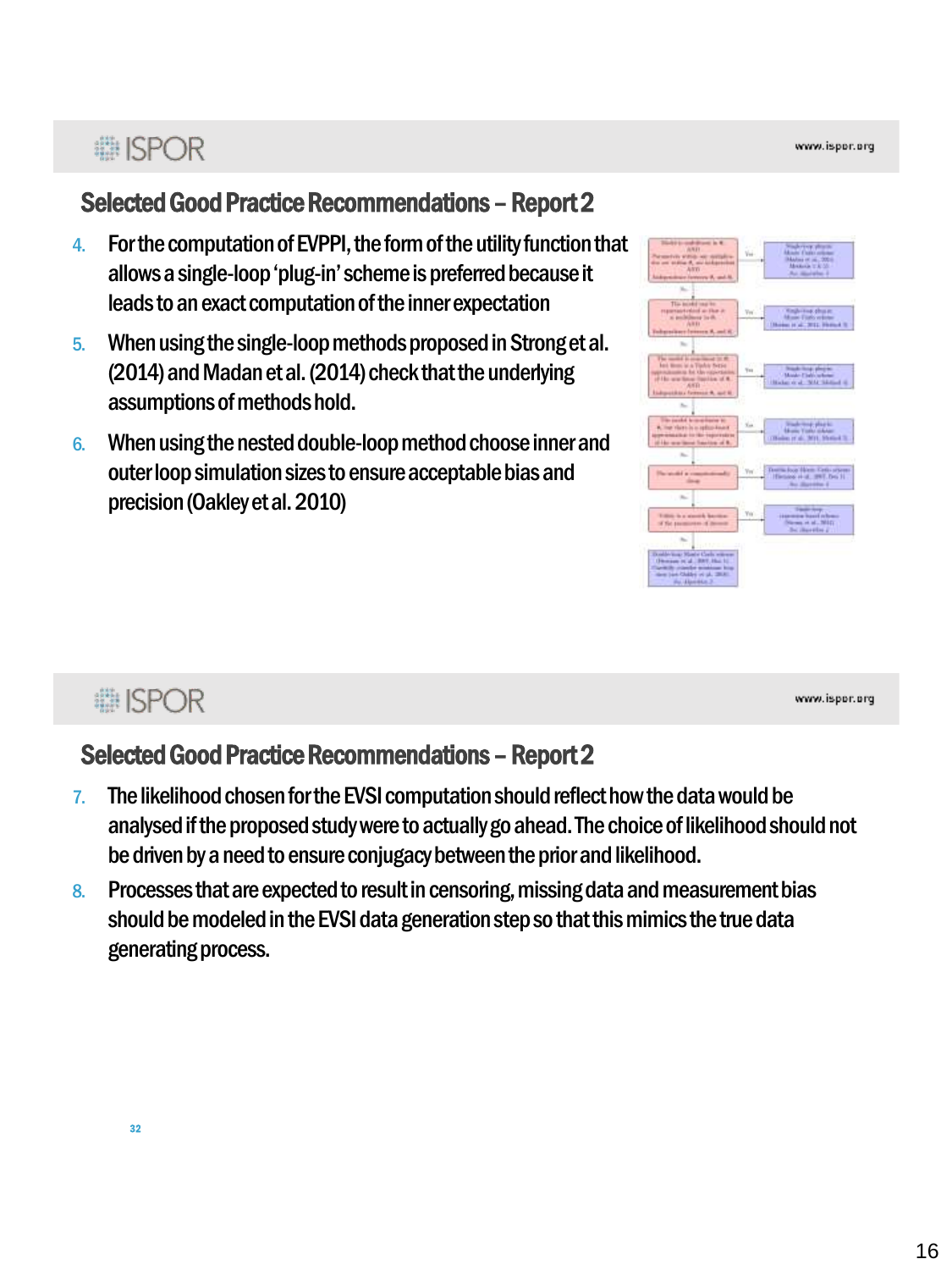| <b>SECTION</b> |  |
|----------------|--|
|                |  |
|                |  |
|                |  |

### Panel Discussion

#### www.ispor.org

#### Moderator:

**Elisabeth Fenwick, PhD,** Senior Director, Modelling & Meta Analysis, Pharmerit International, Oxford, UK Panel:

**Salah Ghabri, MD, PhD**, Health Economist, Department of Economic and Public Health Evaluation, Haute Autorité de Santé, Paris, France

**Saskia Knies, PhD, Senior Advisor** Pharmacoeconomics at National Health Care Institute (Zorginstituut Nederland), Diemen, the Netherlands

**Erik Koffijberg, PhD,** Associate Professor, University of Twente, Enschede, The Netherlands

Lotte Steuten, PhD, MSc, Fred Hutchinson Cancer Research Center and The Comparative Health Outcomes, Policy, and Economics (CHOICE) Institute, University of Washington

## **■ISPOR**

www.ispor.org

#### Potential Topics for Panel Discussion

- 1. How could/should VOI methods be utilized within current decision-making frameworks?
- 2. How could/should decision-making frameworks be altered to allow greater use of VOI?
- 3. What needs to be done to improve understanding of VOI methods?
- 4. What challenges exist for analysts when applying VOI methods?
- 5. How could/should industry use VOI in stop/go decisions
- 6. How best to compare the value of research to the cost of research?
- 7. What should we do when decision-making does not consider cost/QALY in their objective function?